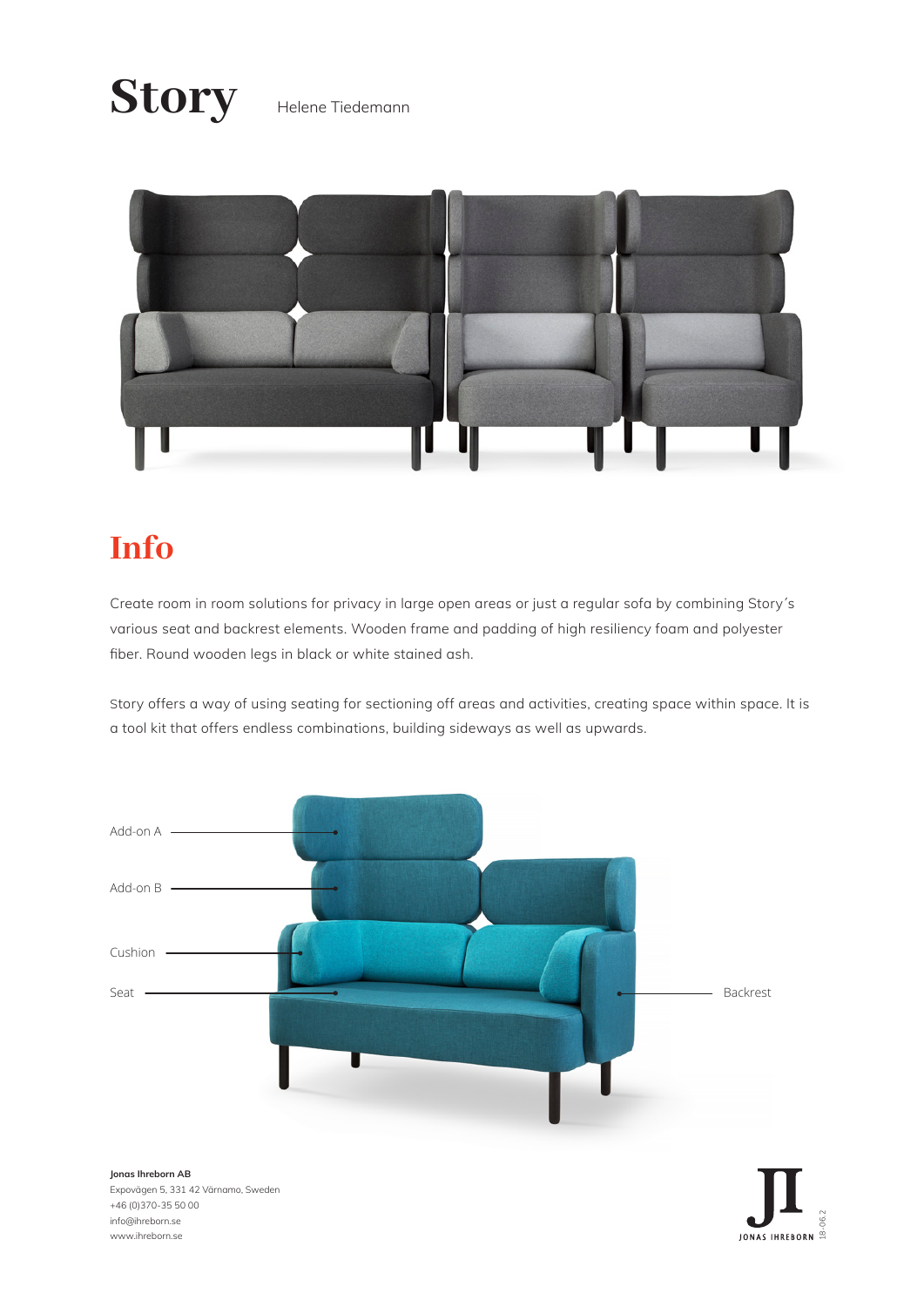

#### **1-seater elements**

|                     | Width | Depth | Height | Seat height              | Seat depth               | Fabric. m |
|---------------------|-------|-------|--------|--------------------------|--------------------------|-----------|
| 1-seater seat       | 70    | 70    | 23     | $\overline{\phantom{a}}$ | $\qquad \qquad =$        | 1,4       |
| Easy chair backrest | 80    | 58    | 50     | $\qquad \qquad =$        | $\overline{\phantom{a}}$ | 2,0       |
| Easy chair Add-on A | 80    | 45    | 30     | $\sim$                   | $\overline{\phantom{a}}$ | 1,6       |
| Easy chair Add-on B | 80    | 32    | 30     | $\overline{\phantom{a}}$ | $\overline{\phantom{a}}$ | 1,5       |
| Easy chair cushion  | 70    | 18    | 27     | $\overline{\phantom{a}}$ | $\overline{\phantom{a}}$ | 0,8       |
|                     |       |       |        |                          |                          |           |

**1-seater seat** STO1



70

**Easy chair backrest** STO1E2

80

58

50

**Easy chair add-on A** STO1EA



80 **Easy chair add-on B** STO1EB



**Easy chair cushion** STO1EC





#### **2-seater elements**

|                   | Width | Depth | Height | Seat height              | Seat depth               | Fabric. m |
|-------------------|-------|-------|--------|--------------------------|--------------------------|-----------|
| 2-seater seat     | 140   | 70    | 23     | -                        | $\qquad \qquad =$        | 2,2       |
| 2-seater backrest | 76    | 58    | 50     | $\overline{\phantom{m}}$ | $\overline{\phantom{a}}$ | 1,4       |
| 2-seater Add-on A | 76    | 45    | 30     | $\qquad \qquad =$        | $\overline{\phantom{a}}$ | 1,3       |
| 2-seater Add-on B | 76    | 32    | 30     | $\overline{\phantom{a}}$ | $\overline{\phantom{a}}$ | 1,5       |
| 2-seater cushion  | 70    | 52    | 27     | $\qquad \qquad =$        | $\overline{\phantom{a}}$ | 2,0       |

**2-seater seat** STO2





**2-seater backrest** STO22 (V+H)

**2-seater add-on A** STO2A (V+H)



**2-seater add-on B** STO2B (V+H)



**2-seater cushion** STO2C (V+H)

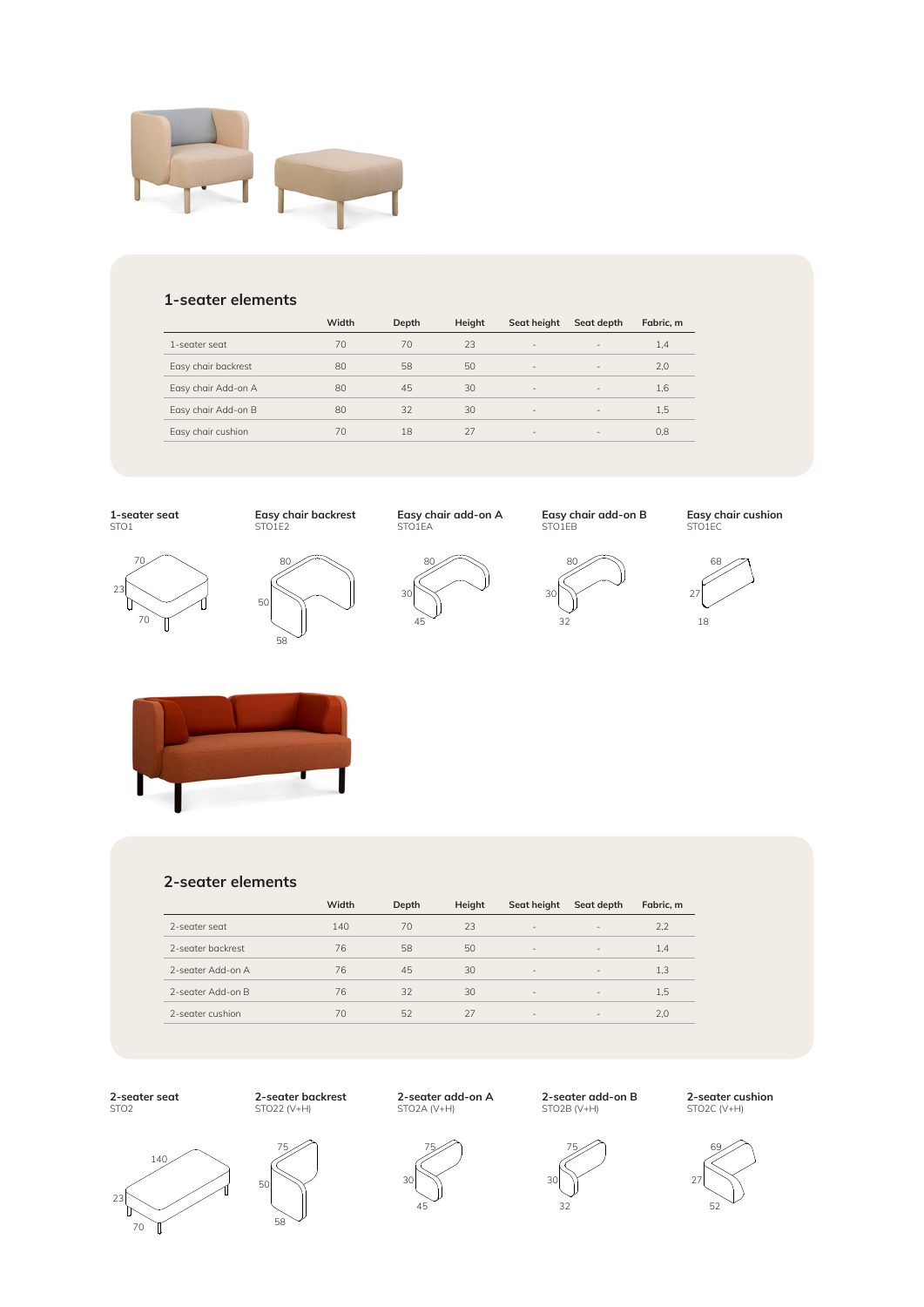

### **3-seater elements**

|                   | Width | Depth | Height | Seat height              | Seat depth               | Fabric, m |
|-------------------|-------|-------|--------|--------------------------|--------------------------|-----------|
| 3-seater seat     | 210   | 70    | 23     | $\overline{\phantom{a}}$ | $\overline{\phantom{a}}$ | 2,9       |
| 3-seater backrest | 110   | 58    | 50     | $\overline{\phantom{a}}$ | $\overline{\phantom{a}}$ | 1.7       |
| 3-segter Add-on A | 110   | 45    | 30     | $\overline{\phantom{a}}$ | $\overline{\phantom{a}}$ | 1,6       |
| 3-seater Add-on B | 110   | 32    | 30     | $\overline{\phantom{a}}$ | $\overline{\phantom{a}}$ | 1,5       |
| 3-seater cushion  | 104   | 52    | 27     | $\overline{\phantom{a}}$ | $\overline{\phantom{a}}$ | 2,5       |
|                   |       |       |        |                          |                          |           |



| Width              |  | Depth Height |  |
|--------------------|--|--------------|--|
| Hanger<br>$\Delta$ |  |              |  |